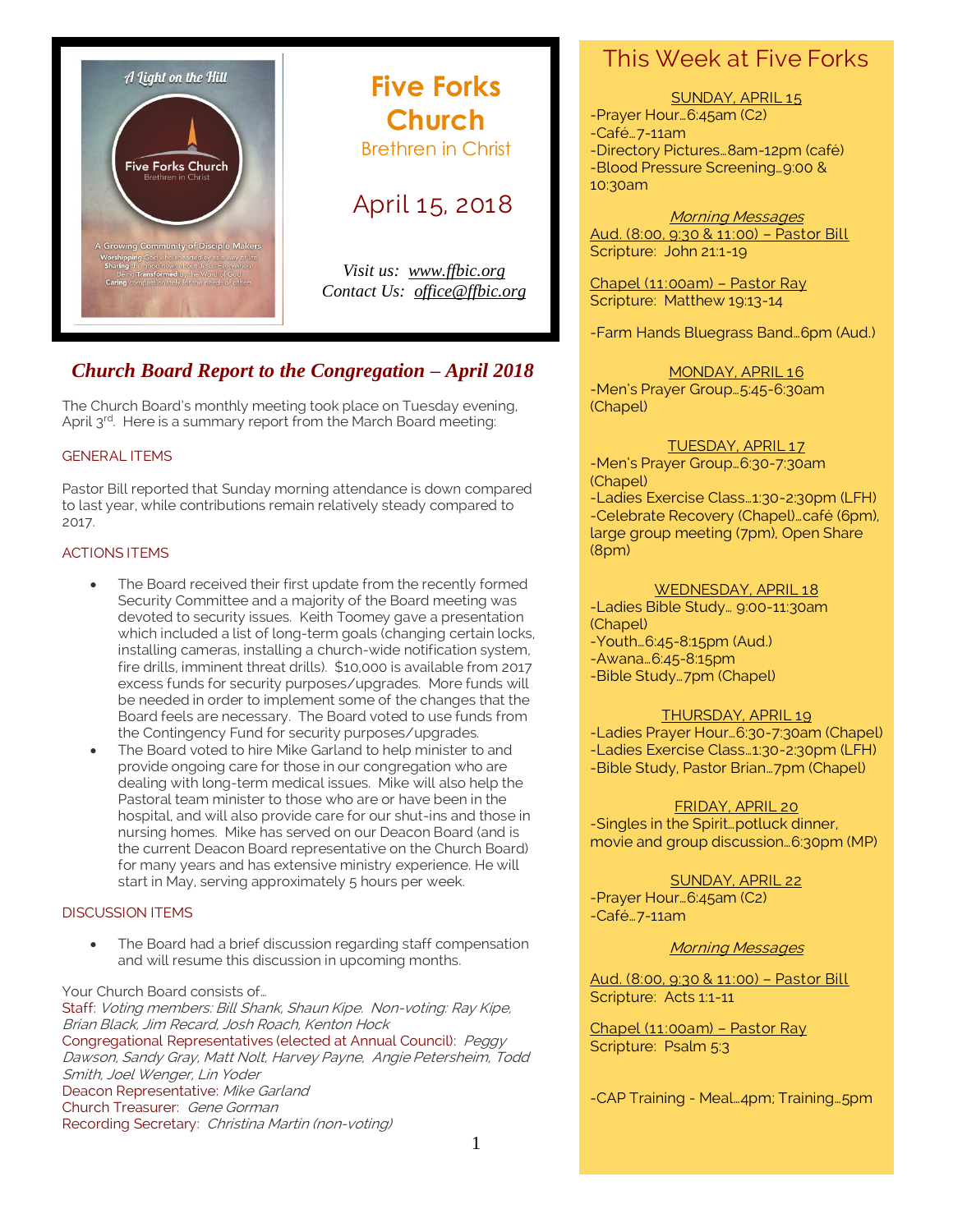# *The #1 Bluegrass Band In America – The Farm Hands Coming To Five Forks*



This Sunday, April 15<sup>th</sup>... 6:00 P.M.

The Farm Hands is an award-winning band based out of Nashville, TN. They are top-notch singers, songwriters, and instrumentalists! They put on a very entertaining, funny and inspiring program appropriate for all ages.

There is no admission fee or ticket needed, but a love offering will be taken.



Maybe you missed out on getting your picture taken for our online directory late last year. Or perhaps you've just begun attending Five Forks in 2018. Either way, we have set aside two dates - both on Sunday morning - in order for Bonnie Branthaver to take your picture and add you to our church picture directory.

Bonnie has been gracious enough to offer her services, and so she will be set up in the back corner of the Cafe on Sunday morning, April  $15<sup>th</sup>$  and again on Sunday morning, May  $13<sup>th</sup>$  from 8 until 12:30.

You will be asked to sign a release form allowing us to place your picture in the directory. The directory page on our website will be password protected with passwords only given to those connected to the Five Forks Church.

Please stop down before or after the service you attend in order for Bonnie to take your picture!

# Attendance

### ATTENDANCE (April 8)

Sunday's Worship Total = 662 8:00 Auditorium = 135 9:30 Auditorium = 280 11:00 Auditorium = 163 11:00 Chapel = 56 Bible Connection = 12 Nursery (9:30 & 11:00) = 16

Total Sunday School = 271

Wed. Eve. (April 11) = 232

Food Pantry " Item of the Month" for April:

Canned Meat (Tuna, Salmon, Chicken, etc)

Place donations in the orange tub in the lower lobby.

> **Operation** Christmas Child April:

Small toys, jump ropes, matchbox cars, harmonica, balls, small soccer balls (w/ pump)

Place donations in the designated boxes in the lower and upper lobbies.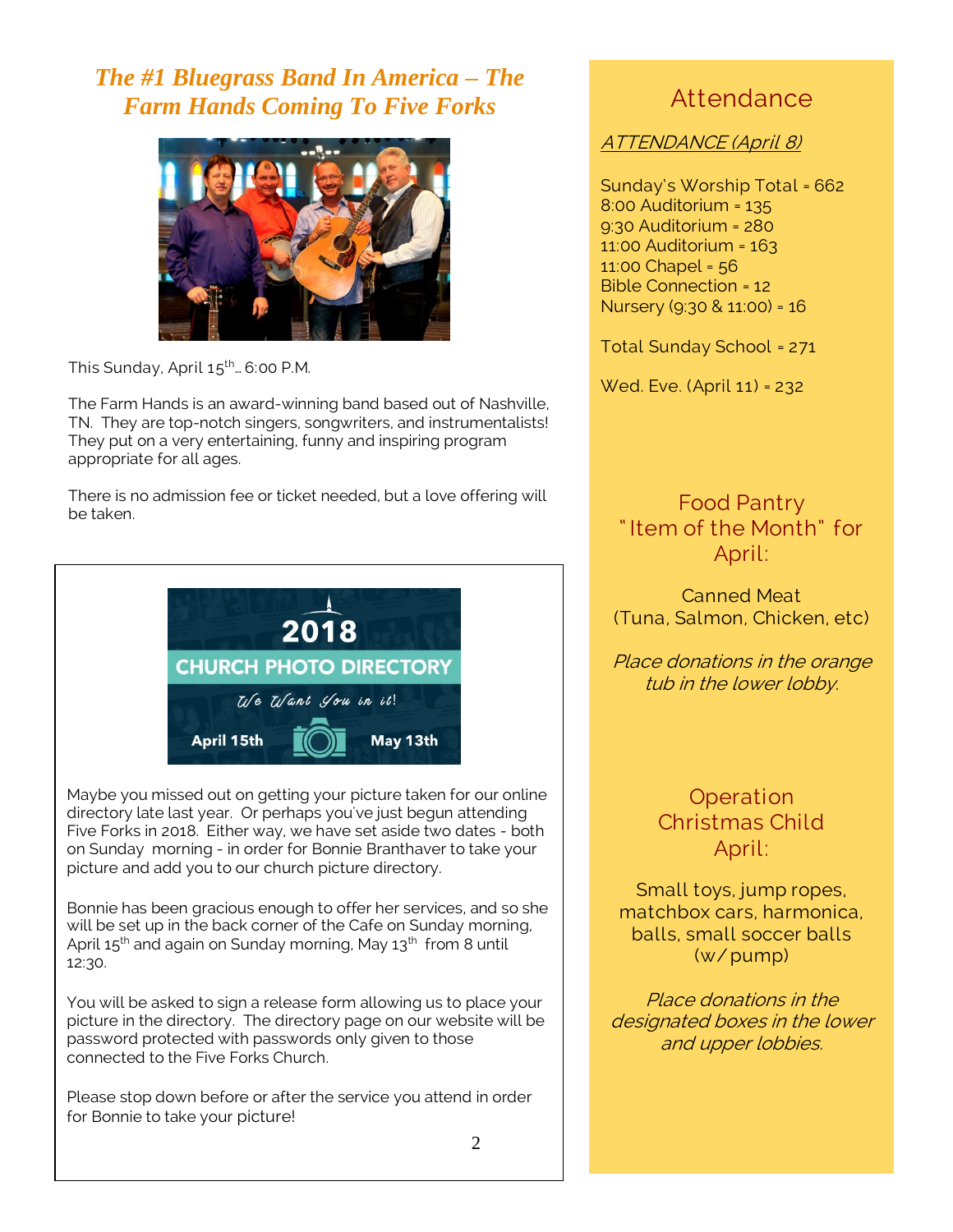

### April 22<sup>nd</sup>... Meal: 4:00 - Training: 5:00

'No More Meltdowns: Part II'

This is a sequel to last year's interactive training in which we shared techniques and preventative strategies used to increase positive interactions with children. The proactive approach focuses on accepting and appreciating our children, maintaining a positive relationship, recognizing how to calm our children when behavior escalates out of control and using strategies to prevent problem behavior. New information will be presented as well, which makes this a perfect opportunity for attendees of last year's training as well as those new to the subject.

Who Should Attend?

- All volunteers of Five Forks Church who work with children/youth
- All paid staff
- Anyone who is interested in learning more about this subject
- Any foster parent

Register by completing the registration form that was placed in your church mailbox or by contacting Bryn Yoder at 717-762-2991 or email bryn@ffbic.org.

Additional registration forms can be found at the Information tables in the Children's Wing, Mailroom, and Upper Lobby.

In order to plan adequately for food, handouts, etc, Deadline to register is April 14th.

# *City Rockfest Tour Coming To Five Forks*



The world's largest Christian rock tour "City" Rockfest Tour" is coming to the Five Forks Church! The Concert will be held in our Multi-Purpose Room on Sunday evening, May 6<sup>th</sup>. Tickets are \$20 for General Admission and \$30 for VIP tickets.

Many in our church may not be familiar with the bands who comprise this tour: Disciple...Seventh Day Slumber...Random Hero...Spoken...As We Ascend, but their presentation of the gospel is as strong and as direct as any of the bands and artists we have hosted at Five Forks in the past.

If you are struggling and need some hope, encouragement, or just want to have a good time listening to Christian Rock, please make plans to come out.

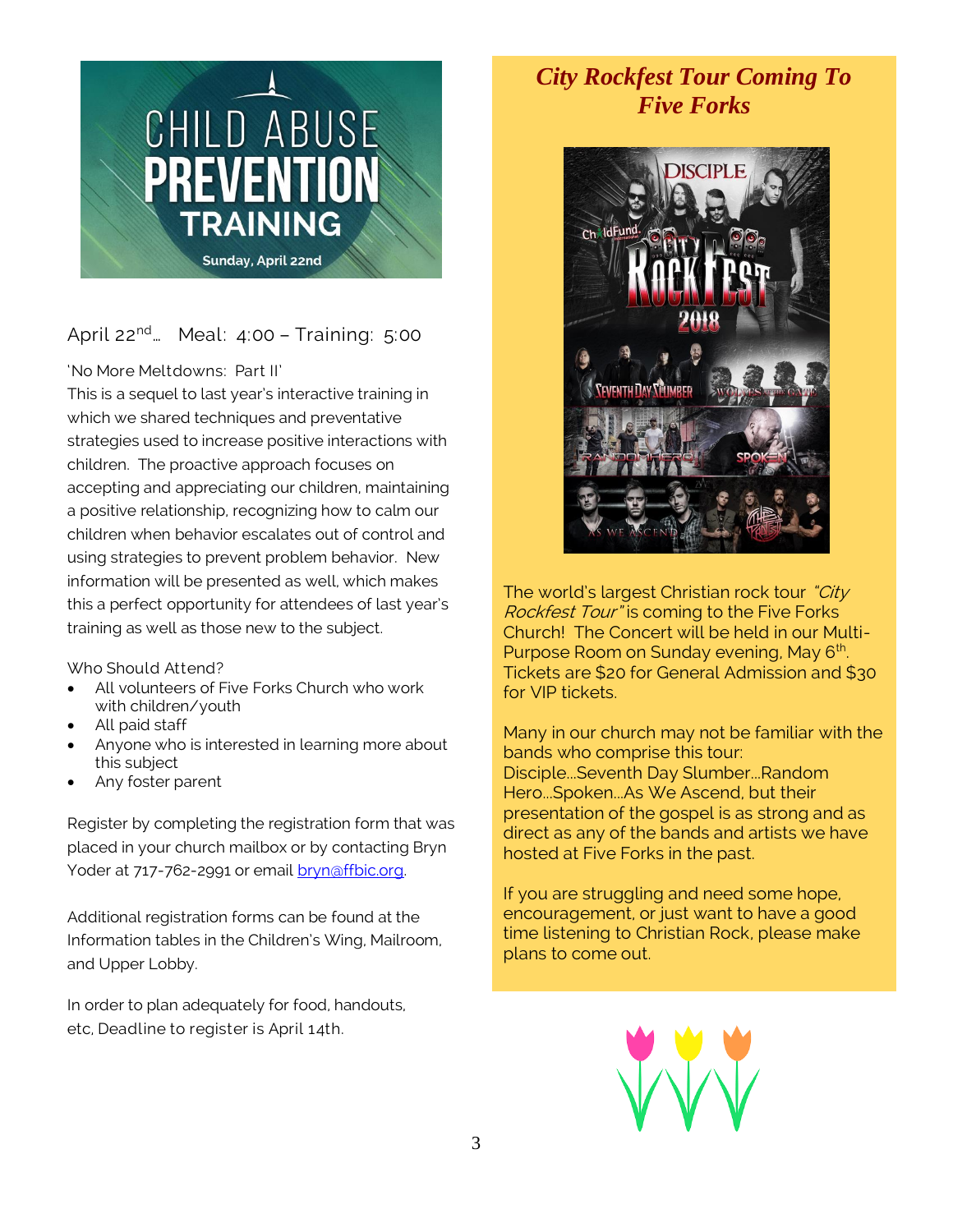

Dear Five Forks Church Family, Hello, I hope you're doing well. I wanted to say thank you for your gift toward my ministry with Wycliffe. I appreciate you being part of my team. You all are a blessing! Regards, Abby Farmer





*Garry & Joyce Cordell announce the birth of their grandson, Alan Ray Cordell born on April 1st. He weighed 8 lbs. 3 oz. Congratulations to the proud parents Aindee & Brad Cordell.*

## *Home-Delivered Meals Ministry*



We are so thankful for the dedicated volunteers here at Five Forks Church. If you have been on the receiving end of this ministry, you know first-hand what it means to be blessed by one of these meals. This ministry is open to anyone who would like to serve in this way.

Volunteers provide meals for those who have had a baby, have been very ill and hospitalized or have had surgery. We currently need individuals who could make and deliver meals when needed to the Chambersburg and Greencastle areas.

If you would like to volunteer, please contact Heather Martin at [aha.martin@hotmail.com](mailto:aha.martin@hotmail.com) or 717-372-6282.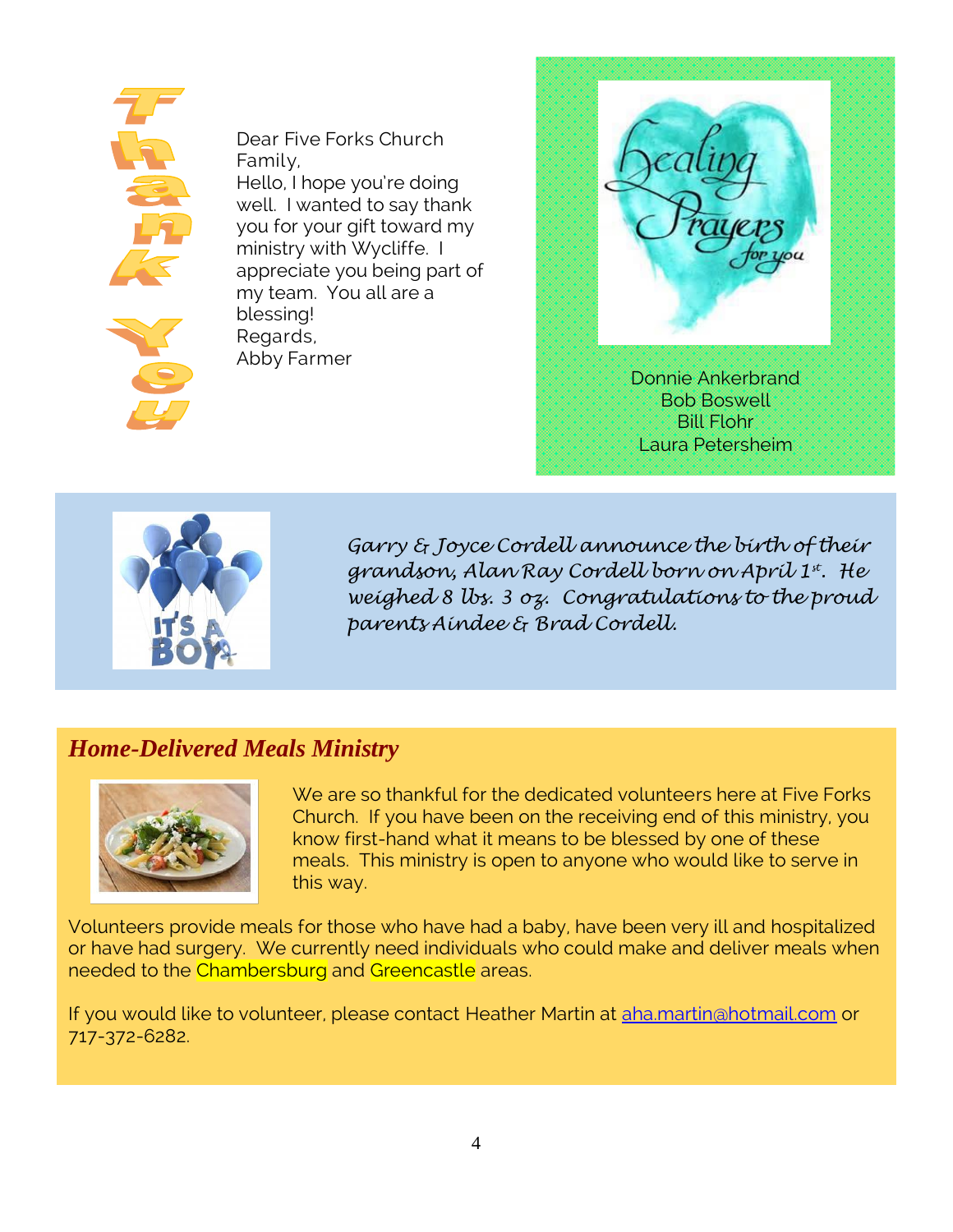# *Concert Ministry Volunteer Opportunities*



Do you like serving others? Do you enjoy Christian music and live concerts?

If so, the Five Forks Concert Committee has unique opportunities and ways for you to serve out front or behind the scenes. Maybe you would like to serve on the Concert Committee where you can take part in selecting artists and planning music events?

Other ways to serve include helping to load in/out and setting up for a concert. There are also opportunities to help with promotion, hospitality, greeting, traffic control, merchandise sales and ticket sales.

If you are interested in helping out with the Concert Ministry, please contact Chris Bumbaugh at [cbumbaugh@comcast.net](mailto:cbumbaugh@comcast.net) or fill out the Concert Ministry Opportunity sign up that was placed in your church mailbox and return to Chris' mailbox.



We are again collecting new and GENTLY USED items for a benefit yard sale for SHE'S SOMEBODY'S DAUGHTER. Items we can use are: household items, small and large appliances in very good shape, tools, children's clothes and toys and furniture in good condition.

The sale will be held June 1<sup>st</sup> and June 2<sup>nd</sup>. We will be collecting items until May 15.

If you would like to donate, please contact Karalee Frey @ 717 762- 6163. Large items, we can pick up.

100% of all proceeds will go to She's Somebody's Daughter - Funds will stay in Franklin County.

Thank you in advance for your generosity.



Side by Side Series #1 Side by Side #2 Door to Freedom #3 Mercy Triumphs -by Jana Kelley (L-KEL)

When an American family moves to Sudan so that the husband can work as a manager over displacement camps for refugees, both the husband and wife seek opportunities to discreetly witness to their some of their neighbors and fellow workers. When a young woman converts, the family helps her escape the country as the penalty of conversion is death. A realistic exposure to real life in Islamic-controlled Sudan. The author has lived most of her life in Africa, the Middle East and now resides in Southeast Asia with her family.